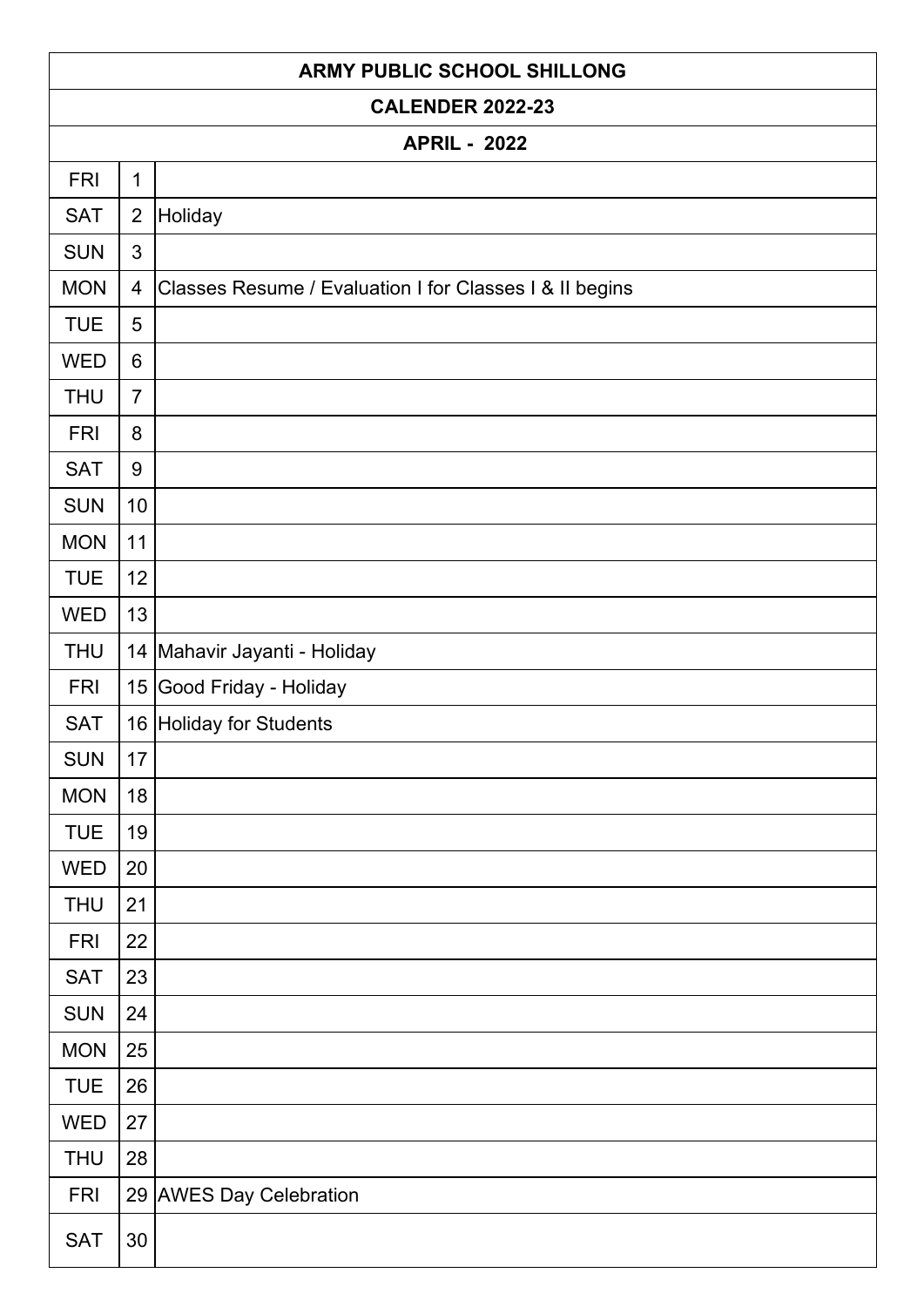|            |                | <b>MAY-2022</b>                               |
|------------|----------------|-----------------------------------------------|
| <b>SUN</b> | $\mathbf 1$    |                                               |
| <b>MON</b> | $\overline{2}$ |                                               |
| <b>TUE</b> | $\mathfrak{S}$ | Id-ul-Fitr - Holiday                          |
| <b>WED</b> | 4              |                                               |
| <b>THU</b> | 5              |                                               |
| <b>FRI</b> | 6              |                                               |
| <b>SAT</b> | $\overline{7}$ | Holiday                                       |
| <b>SUN</b> | 8              |                                               |
| <b>MON</b> | $9\,$          |                                               |
| <b>TUE</b> | 10             |                                               |
| <b>WED</b> | 11             |                                               |
| <b>THU</b> | 12             |                                               |
| <b>FRI</b> | 13             |                                               |
| <b>SAT</b> | 14             |                                               |
| <b>SUN</b> | 15             |                                               |
| <b>MON</b> | 16             | Buddha Purnima - Holiday                      |
| <b>TUE</b> | 17             | First Monthly Test for Classes X & XII Begins |
| <b>WED</b> | 18             |                                               |
| <b>THU</b> | 19             |                                               |
| <b>FRI</b> | 20             |                                               |
| <b>SAT</b> | 21             | <b>Holiday for Students</b>                   |
| <b>SUN</b> | 22             |                                               |
| <b>MON</b> | 23             |                                               |
| <b>TUE</b> | 24             |                                               |
| <b>WED</b> | 25             |                                               |
| <b>THU</b> | 26             |                                               |
| <b>FRI</b> | 27             |                                               |
| <b>SAT</b> |                | 28 PTM for Classes X & XII                    |
| <b>SUN</b> | 29             |                                               |
| <b>MON</b> |                | 30 Summer Break begins                        |
| <b>TUE</b> | 31             |                                               |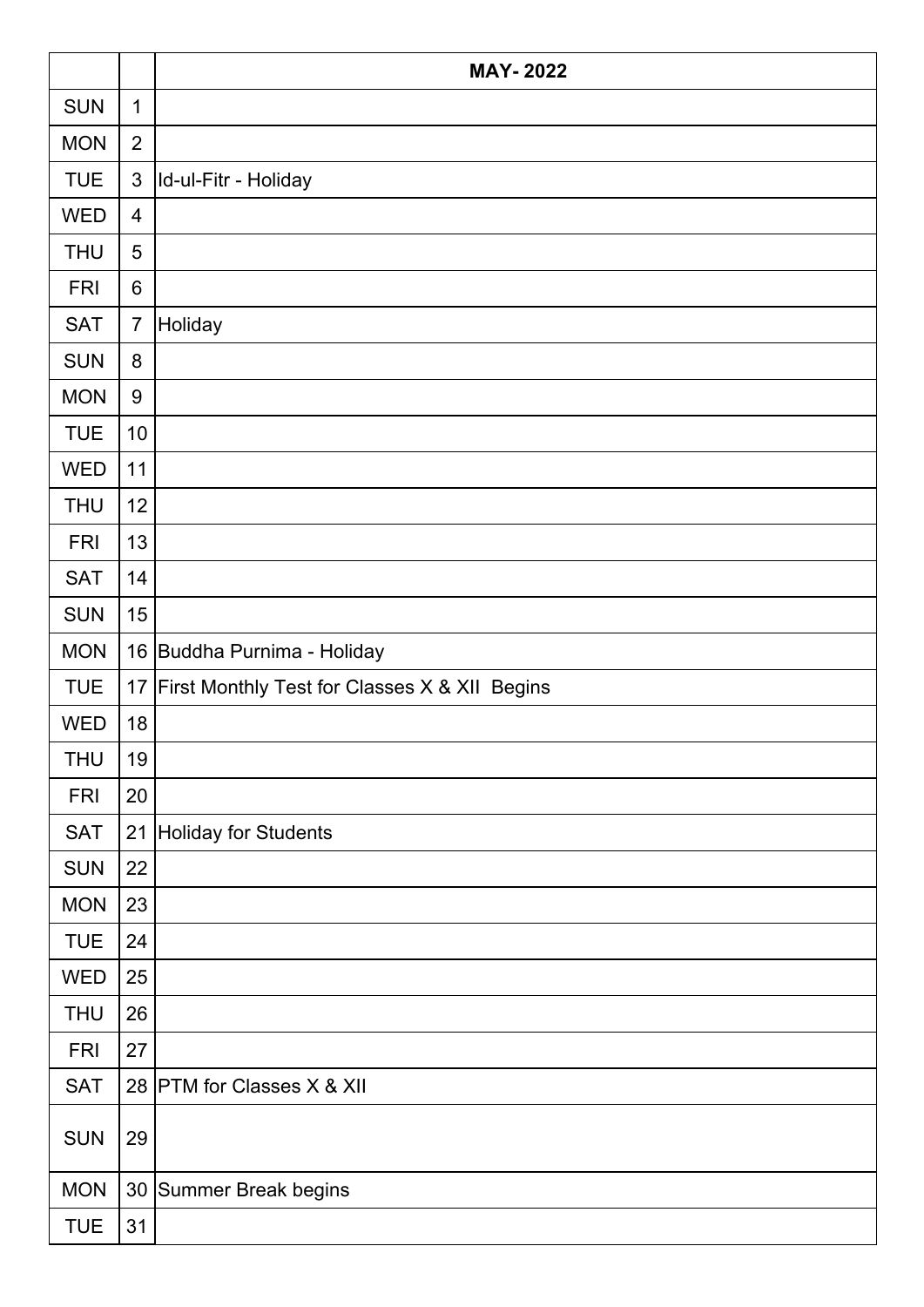|            |                | <b>JUNE - 2022</b>                         |
|------------|----------------|--------------------------------------------|
| <b>WED</b> | $\mathbf{1}$   |                                            |
| <b>THU</b> | $\overline{2}$ |                                            |
| <b>FRI</b> | 3              |                                            |
| <b>SAT</b> | $\overline{4}$ | Holiday                                    |
| <b>SUN</b> | 5              |                                            |
| <b>MON</b> | $6\phantom{1}$ |                                            |
| <b>TUE</b> | $\overline{7}$ |                                            |
| <b>WED</b> | $\bf 8$        | <b>Summer Break Ends</b>                   |
| <b>THU</b> | 9              | School Re-opens after Summer Break         |
| <b>FRI</b> | 10             |                                            |
| <b>SAT</b> | 11             |                                            |
| <b>SUN</b> | 12             |                                            |
| <b>MON</b> | 13             |                                            |
| <b>TUE</b> | 14             |                                            |
| <b>WED</b> | 15             |                                            |
| <b>THU</b> | 16             |                                            |
| <b>FRI</b> | 17             |                                            |
| <b>SAT</b> |                | 18 Holiday for Students                    |
| <b>SUN</b> | 19             |                                            |
| <b>MON</b> |                | 20 First Unit Test for Classes III-X & XII |
| <b>TUE</b> | 21             |                                            |
| <b>WED</b> | 22             |                                            |
| <b>THU</b> | 23             |                                            |
| <b>FRI</b> | 24             |                                            |
| <b>SAT</b> | 25             |                                            |
| <b>SUN</b> | 26             |                                            |
| <b>MON</b> | 27             |                                            |
| <b>TUE</b> | 28             |                                            |
| <b>WED</b> | 29             |                                            |
| <b>THU</b> | 30             |                                            |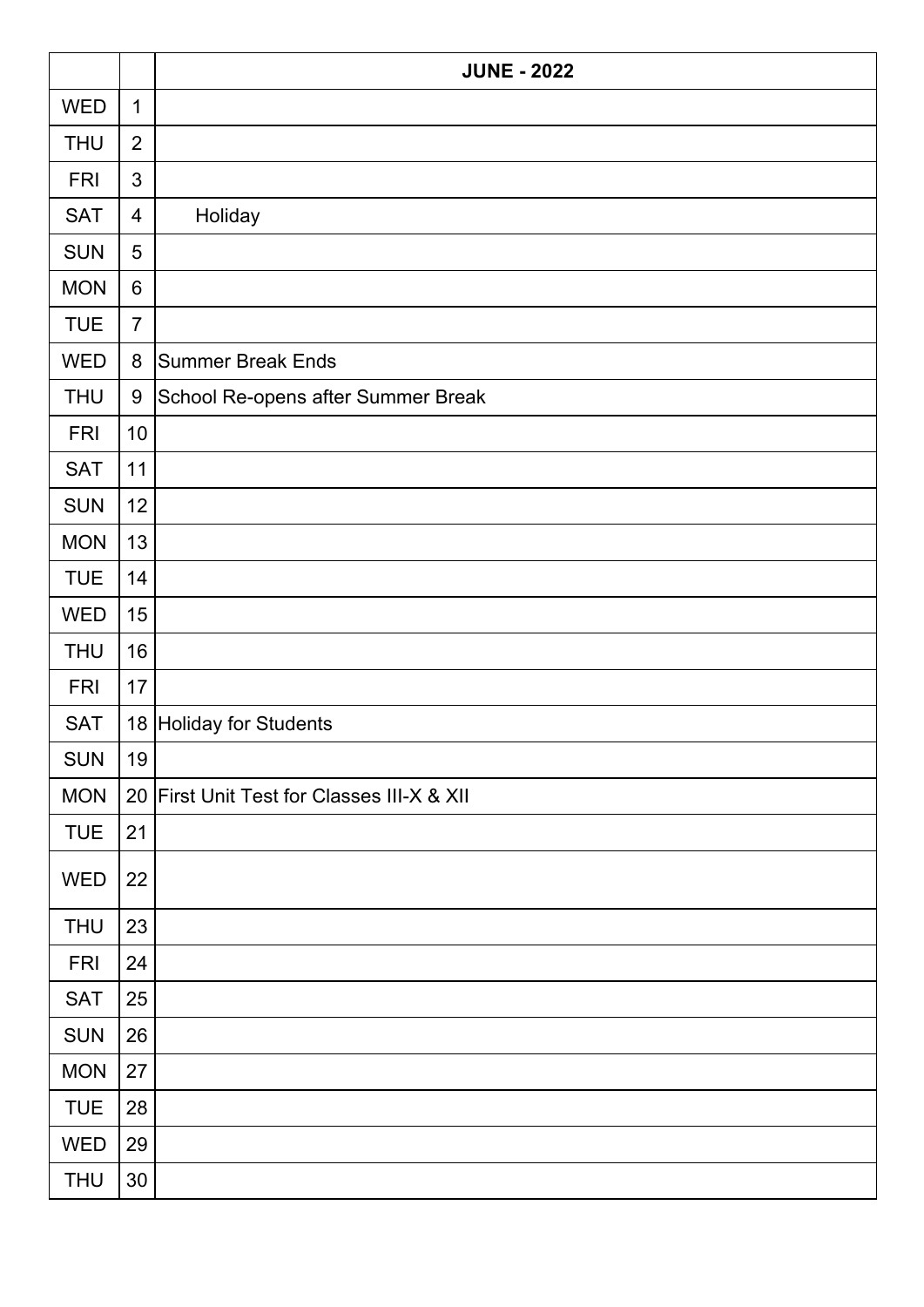|            |                  | <b>JULY - 2022</b>                                  |
|------------|------------------|-----------------------------------------------------|
| <b>FRI</b> | $\mathbf{1}$     | <b>PTM</b> for Classes III-X & XII                  |
| <b>SAT</b> | $\overline{2}$   | Holiday                                             |
| <b>SUN</b> | 3                |                                                     |
| <b>MON</b> | 4                | <b>First Evaluation for Class I &amp; II Begins</b> |
| <b>TUE</b> | 5                |                                                     |
| <b>WED</b> | 6                |                                                     |
| <b>THU</b> | $\overline{7}$   |                                                     |
| <b>FRI</b> | 8                |                                                     |
| <b>SAT</b> | $\boldsymbol{9}$ |                                                     |
| <b>SUN</b> |                  | 10   Id-uz-Zuha                                     |
| <b>MON</b> | 11               |                                                     |
| <b>TUE</b> | 12               |                                                     |
| <b>WED</b> | 13               |                                                     |
| <b>THU</b> | 14               |                                                     |
| <b>FRI</b> | 15               |                                                     |
| <b>SAT</b> |                  | 16 Holiday for Students / PTM for Class I & II      |
| <b>SUN</b> |                  | 17 U Tirot Sing Day                                 |
| <b>MON</b> | 18               |                                                     |
| <b>TUE</b> | 19               |                                                     |
| <b>WED</b> | 20               |                                                     |
| <b>THU</b> | 21               |                                                     |
| <b>FRI</b> | 22               |                                                     |
| <b>SAT</b> | 23               |                                                     |
| <b>SUN</b> | 24               |                                                     |
| <b>MON</b> | 25               |                                                     |
| <b>TUE</b> | 26               |                                                     |
| <b>WED</b> | 27               |                                                     |
| <b>THU</b> | 28               |                                                     |
| <b>FRI</b> | 29               |                                                     |
| <b>SAT</b> | 30               |                                                     |
| SUN        | 31               |                                                     |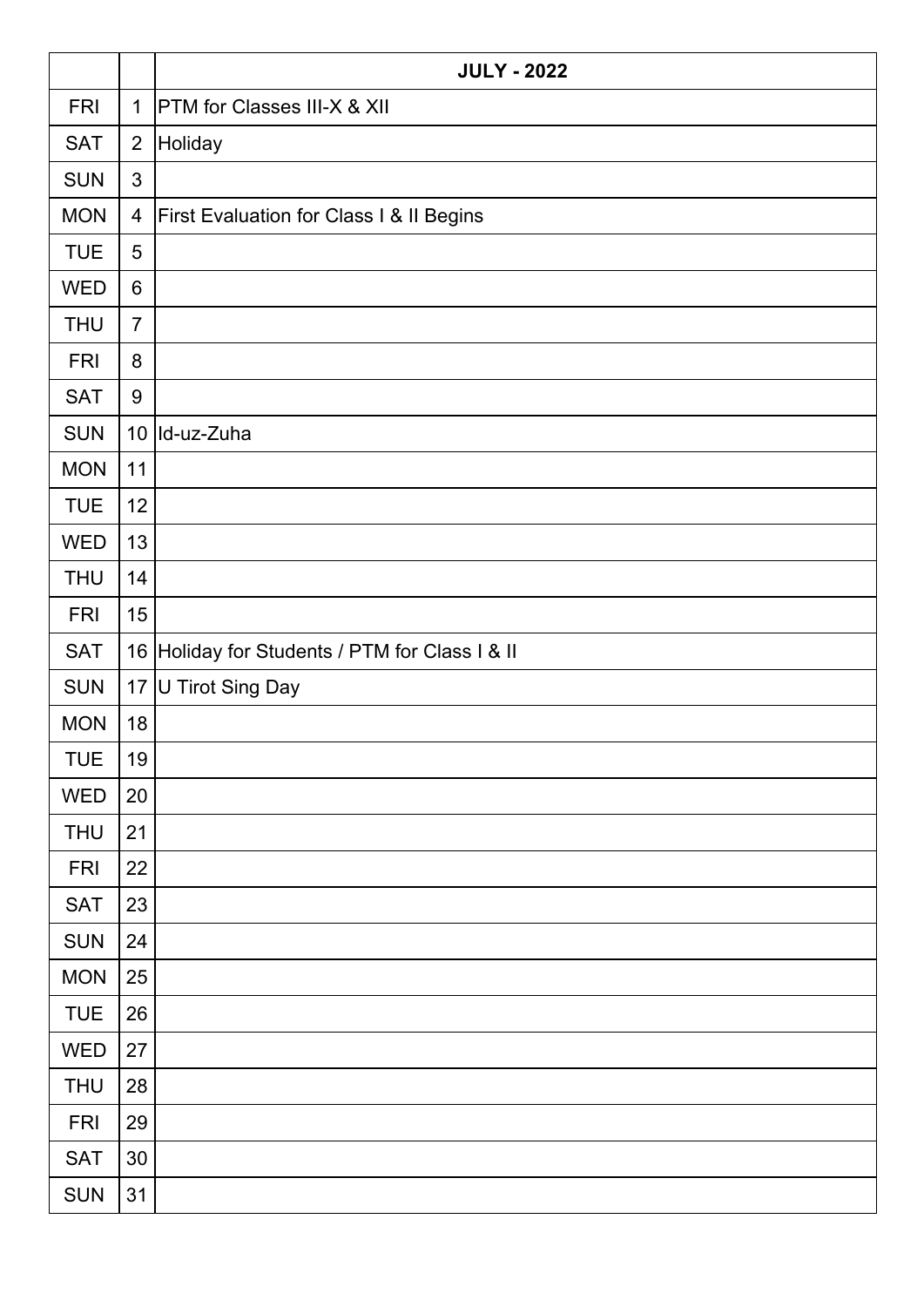|            |                  | <b>AUGUST-2022</b>          |
|------------|------------------|-----------------------------|
| <b>MON</b> | $\mathbf{1}$     |                             |
| <b>TUE</b> | $\overline{2}$   |                             |
| <b>WED</b> | 3                |                             |
| <b>THU</b> | 4                |                             |
| <b>FRI</b> | 5                |                             |
| <b>SAT</b> | 6                | Holiday                     |
| <b>SUN</b> | $\overline{7}$   |                             |
| <b>MON</b> | $\bf 8$          |                             |
| <b>TUE</b> | $\boldsymbol{9}$ | Muharram - Holiday          |
| <b>WED</b> | 10               |                             |
| <b>THU</b> | 11               |                             |
| <b>FRI</b> |                  | 12 Raksha Bandhan - Holiday |
| <b>SAT</b> | 13               |                             |
| <b>SUN</b> | 14               |                             |
| <b>MON</b> | 15               | Independence Day            |
| <b>TUE</b> | 16               |                             |
| <b>WED</b> | 17               |                             |
| <b>THU</b> | 18               |                             |
| <b>FRI</b> |                  | 19 Janmashtami - Holiday    |
| <b>SAT</b> | 20               |                             |
| <b>SUN</b> | 21               |                             |
| <b>MON</b> | 22               |                             |
| <b>TUE</b> | 23               |                             |
| <b>WED</b> | 24               |                             |
| <b>THU</b> | 25               |                             |
| <b>FRI</b> | 26               |                             |
| <b>SAT</b> | 27               |                             |
| <b>SUN</b> | 28               |                             |
| <b>MON</b> | 29               |                             |
| <b>TUE</b> | 30               |                             |
| <b>WED</b> | 31               |                             |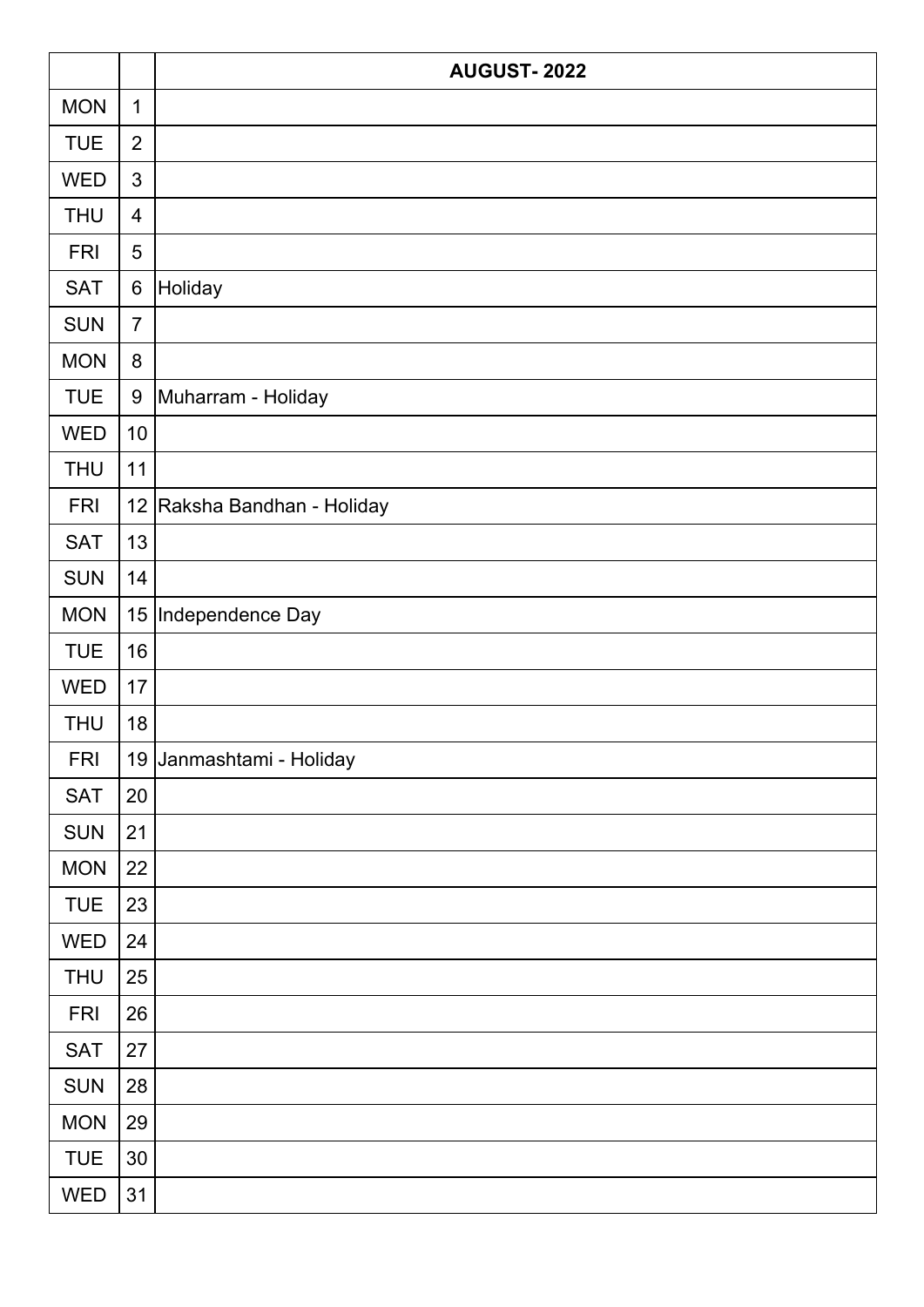|            |                  | <b>SEPTEMBER - 2022</b>                                   |
|------------|------------------|-----------------------------------------------------------|
| <b>THU</b> | $\mathbf 1$      |                                                           |
| <b>FRI</b> | $\overline{2}$   |                                                           |
| <b>SAT</b> | $\mathfrak{S}$   | Holiday                                                   |
| <b>SUN</b> | $\overline{4}$   |                                                           |
| <b>MON</b> | 5                | <b>Teachers' Day</b>                                      |
| <b>TUE</b> | $6\phantom{1}$   |                                                           |
| <b>WED</b> | $\overline{7}$   |                                                           |
| <b>THU</b> | 8                |                                                           |
| <b>FRI</b> | $\boldsymbol{9}$ |                                                           |
| <b>SAT</b> | 10               |                                                           |
| <b>SUN</b> | 11               |                                                           |
| <b>MON</b> |                  | 12 Half Yearly Examination for Classes III-X & XII Begins |
| <b>TUE</b> | 13               |                                                           |
| <b>WED</b> | 14               |                                                           |
| <b>THU</b> | 15               |                                                           |
| <b>FRI</b> | 16               |                                                           |
| <b>SAT</b> | 17               | Holiday for Students                                      |
| <b>SUN</b> | 18               |                                                           |
| <b>MON</b> | 19               |                                                           |
| <b>TUE</b> | 20               |                                                           |
| <b>WED</b> | 21               |                                                           |
| <b>THU</b> | 22               |                                                           |
| <b>FRI</b> | 23               |                                                           |
| <b>SAT</b> |                  | 24 PTM for Classes III-XII                                |
| <b>SUN</b> | 25               |                                                           |
| <b>MON</b> | 26               |                                                           |
| <b>TUE</b> | 27               |                                                           |
| <b>WED</b> | 28               |                                                           |
| <b>THU</b> | 29               |                                                           |
| <b>FRI</b> | 30               |                                                           |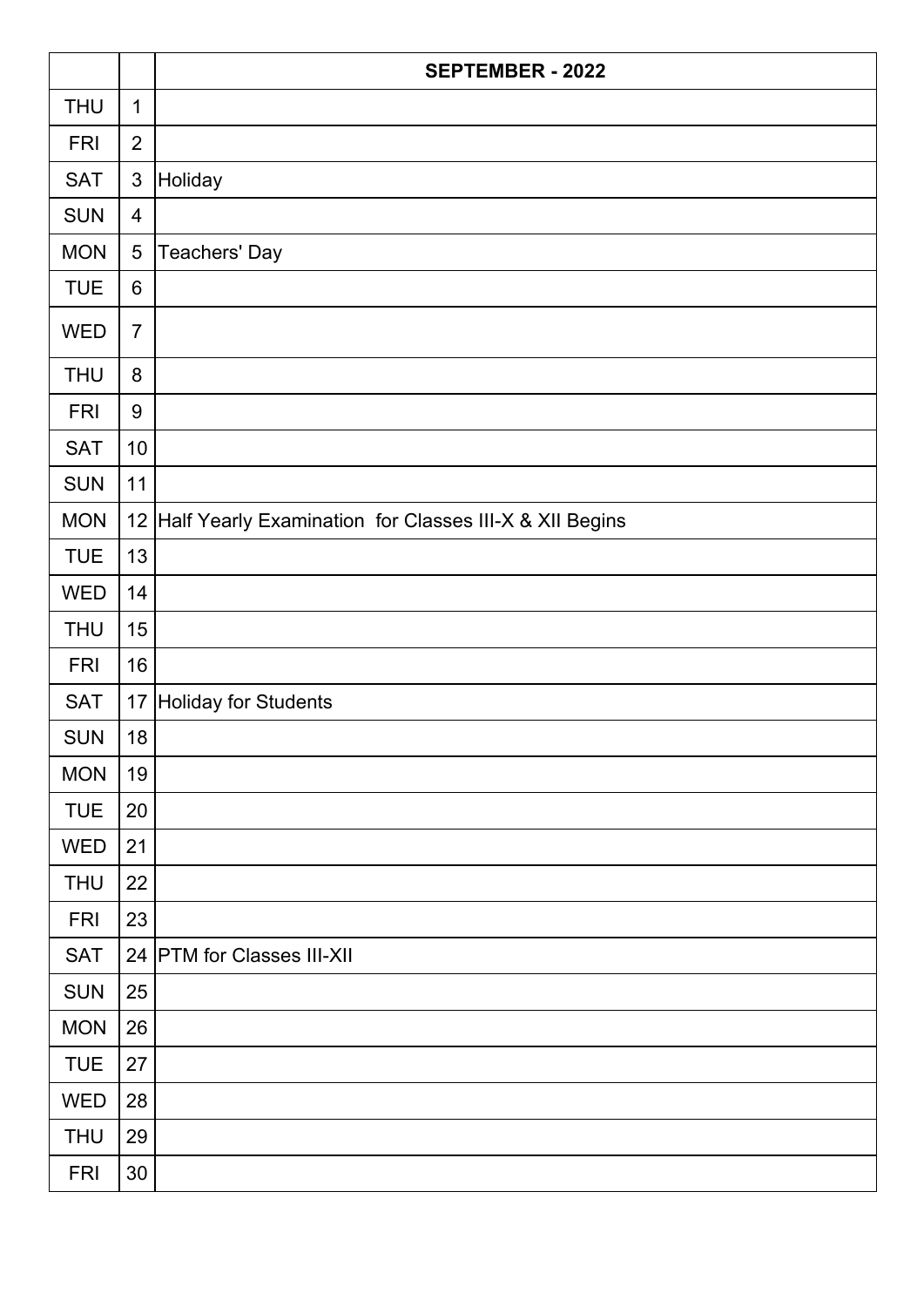|            |                | <b>OCTOBER - 2022</b>                                     |
|------------|----------------|-----------------------------------------------------------|
| <b>SAT</b> | $\mathbf{1}$   | <b>Autumn Break Starts</b>                                |
| <b>SUN</b> | $\overline{2}$ | Gandhi Jayanti                                            |
| <b>MON</b> | 3              |                                                           |
| <b>TUE</b> | 4              |                                                           |
| <b>WED</b> | 5              | Dussehra - Holiday                                        |
| <b>THU</b> | 6              |                                                           |
| <b>FRI</b> | $\overline{7}$ |                                                           |
| <b>SAT</b> | 8              |                                                           |
| <b>SUN</b> | 9              | Id - e - Milad                                            |
| <b>MON</b> | 10             | <b>Autumn Break Ends</b>                                  |
| <b>TUE</b> | 11             |                                                           |
| <b>WED</b> | 12             |                                                           |
| <b>THU</b> | 13             |                                                           |
| <b>FRI</b> | 14             |                                                           |
| <b>SAT</b> | 15             | Holiday for Students                                      |
| <b>SUN</b> | 16             |                                                           |
| <b>MON</b> | 17             | Second Evaluation for Class I & II Begins                 |
| <b>TUE</b> | 18             |                                                           |
| <b>WED</b> | 19             |                                                           |
| <b>THU</b> | 20             |                                                           |
| <b>FRI</b> | 21             |                                                           |
| <b>SAT</b> | 22             |                                                           |
| <b>SUN</b> | 23             |                                                           |
| <b>MON</b> |                | 24   Diwali - Holiday                                     |
| <b>TUE</b> | 25             |                                                           |
| <b>WED</b> | 26             |                                                           |
| <b>THU</b> | 27             |                                                           |
| <b>FRI</b> | 28             |                                                           |
| <b>SAT</b> |                | 29 PTM for Class I & II                                   |
| <b>SUN</b> | 30             |                                                           |
| <b>MON</b> | 31             | <b>First Pre-Board Examination for X &amp; XII Begins</b> |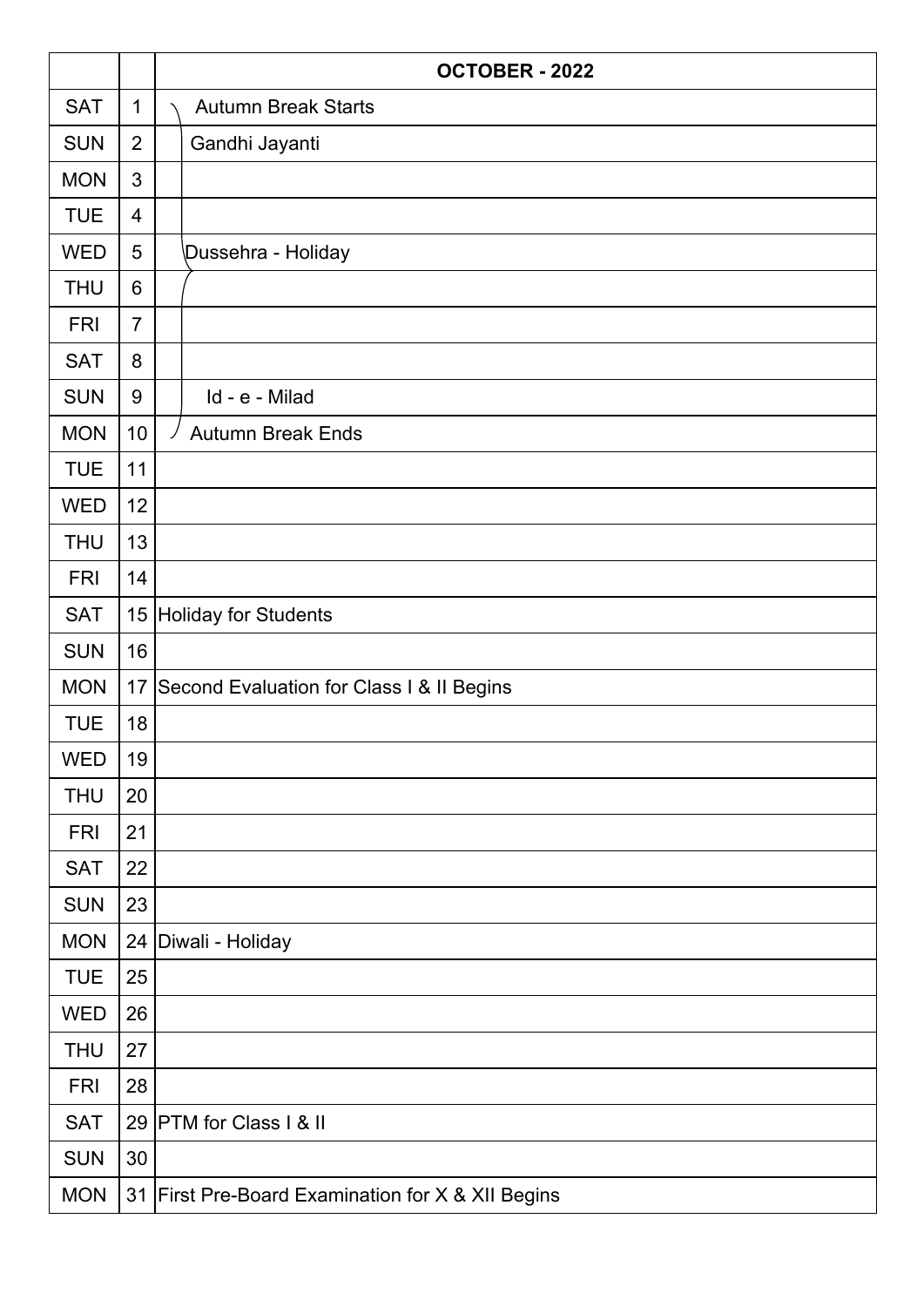|            |                  | <b>NOVEMBER - 2022</b>                            |
|------------|------------------|---------------------------------------------------|
| <b>TUE</b> | $\mathbf{1}$     |                                                   |
| <b>WED</b> | $\overline{2}$   |                                                   |
| <b>THU</b> | 3                |                                                   |
| <b>FRI</b> | 4                |                                                   |
| <b>SAT</b> | 5                | Holiday                                           |
| <b>SUN</b> | 6                |                                                   |
| <b>MON</b> | $\overline{7}$   |                                                   |
| <b>TUE</b> | 8                | Gurunanak Jayanti - Holiday                       |
| <b>WED</b> | $\boldsymbol{9}$ | First Pre-Board Examination for X & XII Ends      |
| <b>THU</b> | 10               |                                                   |
| <b>FRI</b> | 11               |                                                   |
| <b>SAT</b> | 12               |                                                   |
| <b>SUN</b> | 13               |                                                   |
| <b>MON</b> |                  | 14 Children's Day                                 |
| <b>TUE</b> | 15               |                                                   |
| <b>WED</b> | 16               |                                                   |
| <b>THU</b> | 17               |                                                   |
| <b>FRI</b> | 18               |                                                   |
| <b>SAT</b> |                  | 19 Holiday for Students / PTM for Classes X & XII |
| <b>SUN</b> | 20               |                                                   |
| <b>MON</b> | 21               |                                                   |
| <b>TUE</b> | 22               |                                                   |
| <b>WED</b> |                  | 23 Seng Kut Snem - Holiday                        |
| <b>THU</b> | 24               |                                                   |
| <b>FRI</b> | 25               |                                                   |
| <b>SAT</b> | 26               |                                                   |
| <b>SUN</b> | 27               |                                                   |
| <b>MON</b> |                  | 28 Second Unit Test for III - IX & XI Begins      |
| <b>TUE</b> | 29               |                                                   |
| WED        | 30               |                                                   |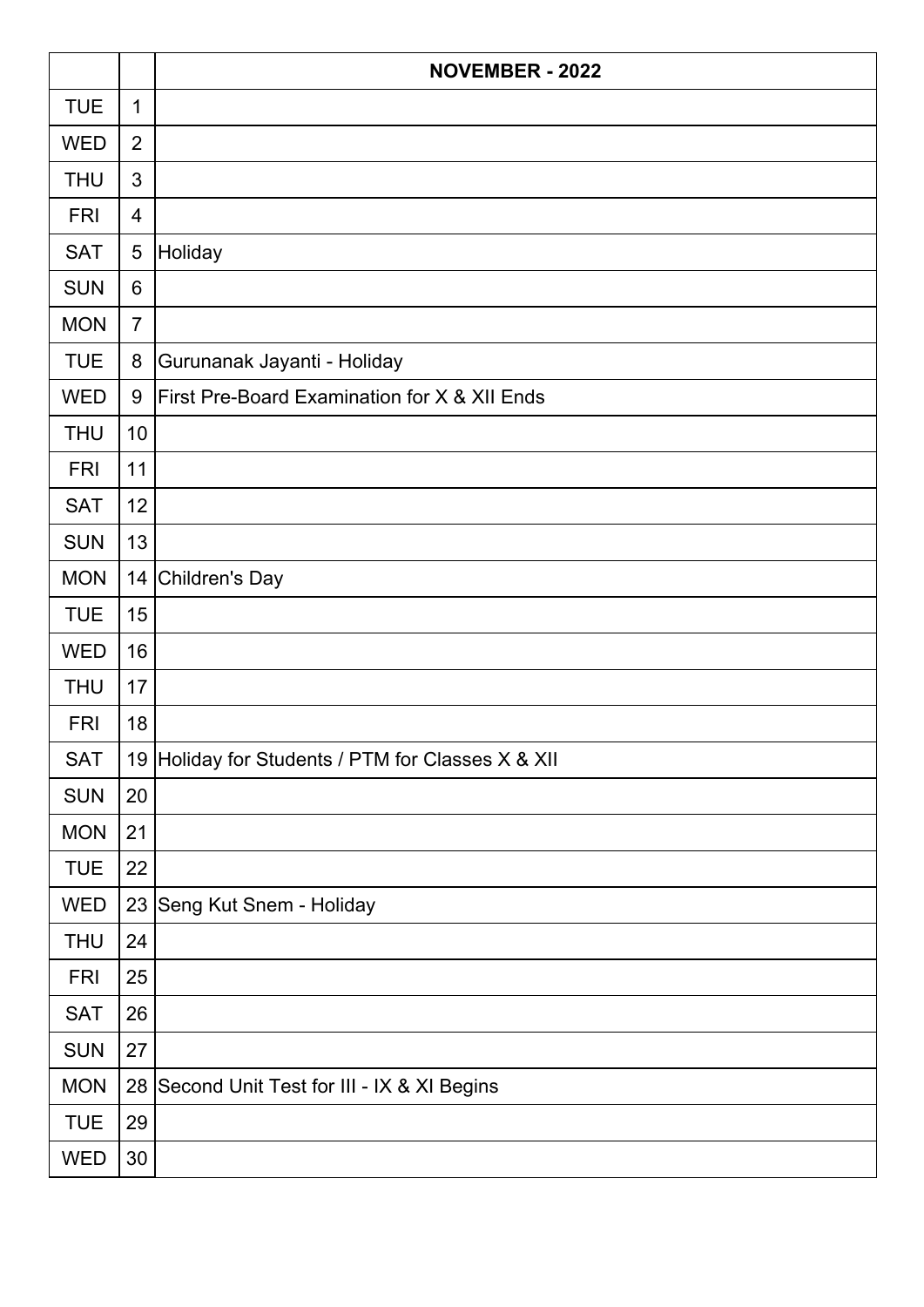|            |                | <b>DECEMBER - 2022</b>                          |
|------------|----------------|-------------------------------------------------|
| <b>THU</b> | $\mathbf{1}$   | Second Pre-Board Examination for X & XII Begins |
| <b>FRI</b> | $\overline{2}$ |                                                 |
| <b>SAT</b> | $\mathfrak{S}$ | Holiday                                         |
| <b>SUN</b> | $\overline{4}$ |                                                 |
| <b>MON</b> | 5              |                                                 |
| <b>TUE</b> | 6              |                                                 |
| <b>WED</b> | $\overline{7}$ |                                                 |
| <b>THU</b> | 8              |                                                 |
| <b>FRI</b> | 9              | PTM for Classes III - IX & XI                   |
| <b>SAT</b> |                | 10 Winter Vacation Begins                       |
| <b>SUN</b> | 11             |                                                 |
| <b>MON</b> | 12             |                                                 |
| <b>TUE</b> | 13             |                                                 |
| <b>WED</b> | 14             |                                                 |
| <b>THU</b> | 15             |                                                 |
| <b>FRI</b> | 16             |                                                 |
| <b>SAT</b> | 17             | <b>PTM</b> for Classes X & XII                  |
| <b>SUN</b> | 18             |                                                 |
| <b>MON</b> | 19             |                                                 |
| <b>TUE</b> | 20             |                                                 |
| <b>WED</b> | 21             |                                                 |
| <b>THU</b> | 22             |                                                 |
| <b>FRI</b> | 23             |                                                 |
| <b>SAT</b> | 24             | Christmas Eve - Holiday                         |
| <b>SUN</b> | 25             | Christmas Day - Holiday                         |
| <b>MON</b> | 26             |                                                 |
| <b>TUE</b> | 27             |                                                 |
| <b>WED</b> | 28             |                                                 |
| <b>THU</b> | 29             |                                                 |
| <b>FRI</b> | 30             |                                                 |
| <b>SAT</b> | 31             |                                                 |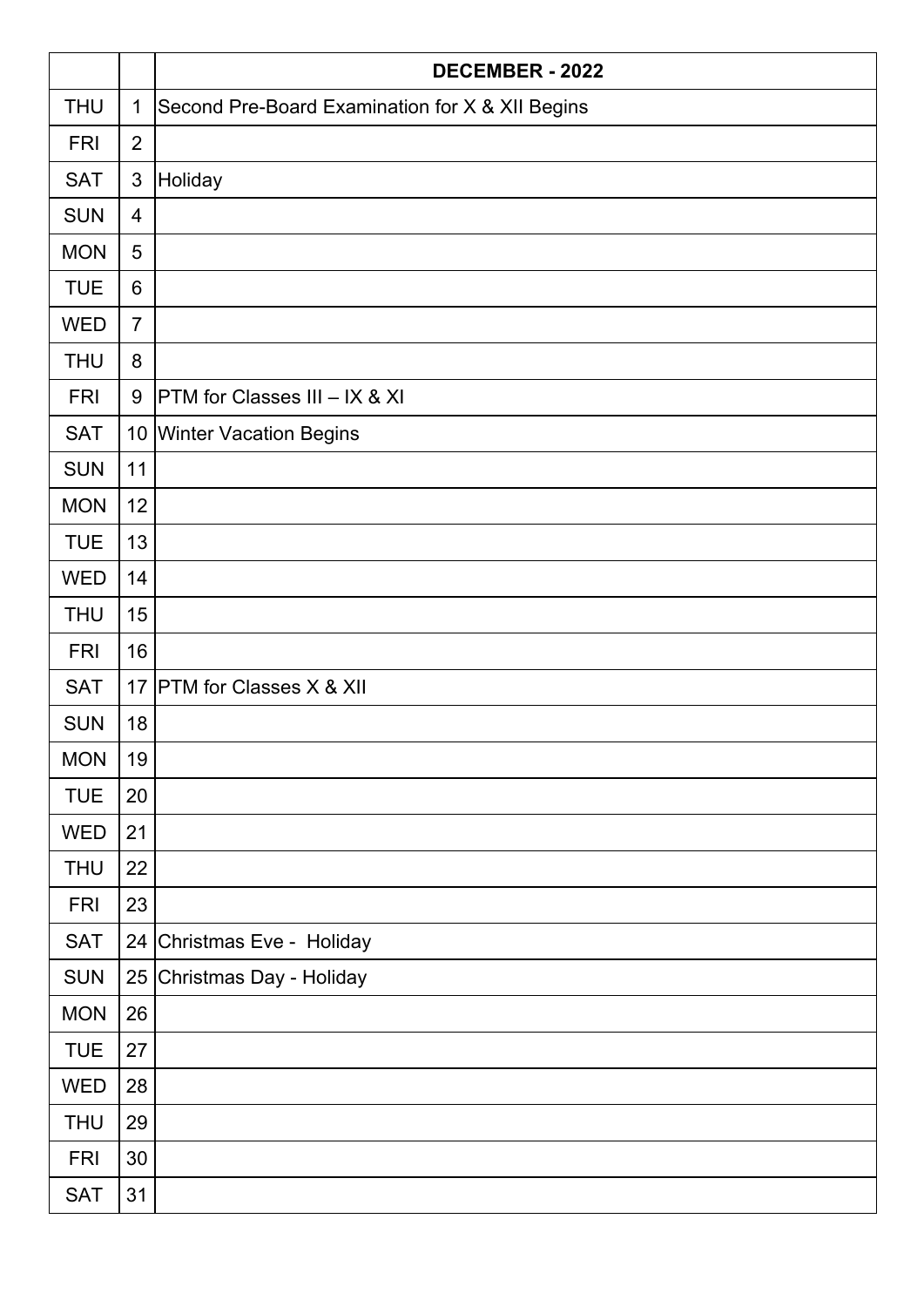|            |                | <b>JANUARY - 2023</b>                           |
|------------|----------------|-------------------------------------------------|
| <b>SUN</b> | $\mathbf{1}$   | New Year's Day                                  |
| <b>MON</b> | $\overline{2}$ |                                                 |
| <b>TUE</b> | 3              |                                                 |
| <b>WED</b> | $\overline{4}$ |                                                 |
| <b>THU</b> | 5              |                                                 |
| <b>FRI</b> | $6\phantom{1}$ |                                                 |
| <b>SAT</b> | $\overline{7}$ | Holiday                                         |
| <b>SUN</b> | 8              |                                                 |
| <b>MON</b> | $9\,$          |                                                 |
| <b>TUE</b> | 10             |                                                 |
| <b>WED</b> | 11             |                                                 |
| <b>THU</b> | 12             |                                                 |
| <b>FRI</b> | 13             |                                                 |
| <b>SAT</b> | 14             |                                                 |
| <b>SUN</b> | 15             |                                                 |
| <b>MON</b> | 16             | Third Pre Board for X & XII Begins              |
| <b>TUE</b> | 17             |                                                 |
| <b>WED</b> | 18             |                                                 |
| <b>THU</b> | 19             |                                                 |
| <b>FRI</b> | 20             |                                                 |
| <b>SAT</b> | 21             |                                                 |
| <b>SUN</b> | 22             |                                                 |
| <b>MON</b> | 23             |                                                 |
| <b>TUE</b> | 24             |                                                 |
| <b>WED</b> | 25             |                                                 |
| <b>THU</b> | 26             | Republic Day - Holiday                          |
| <b>FRI</b> | 27             |                                                 |
| <b>SAT</b> | 28             | School Re-opens for Teachers after Winter Break |
| <b>SUN</b> | 29             |                                                 |
| <b>MON</b> | 30             | School Re-opens for Students after Winter Break |
| <b>TUE</b> | 31             |                                                 |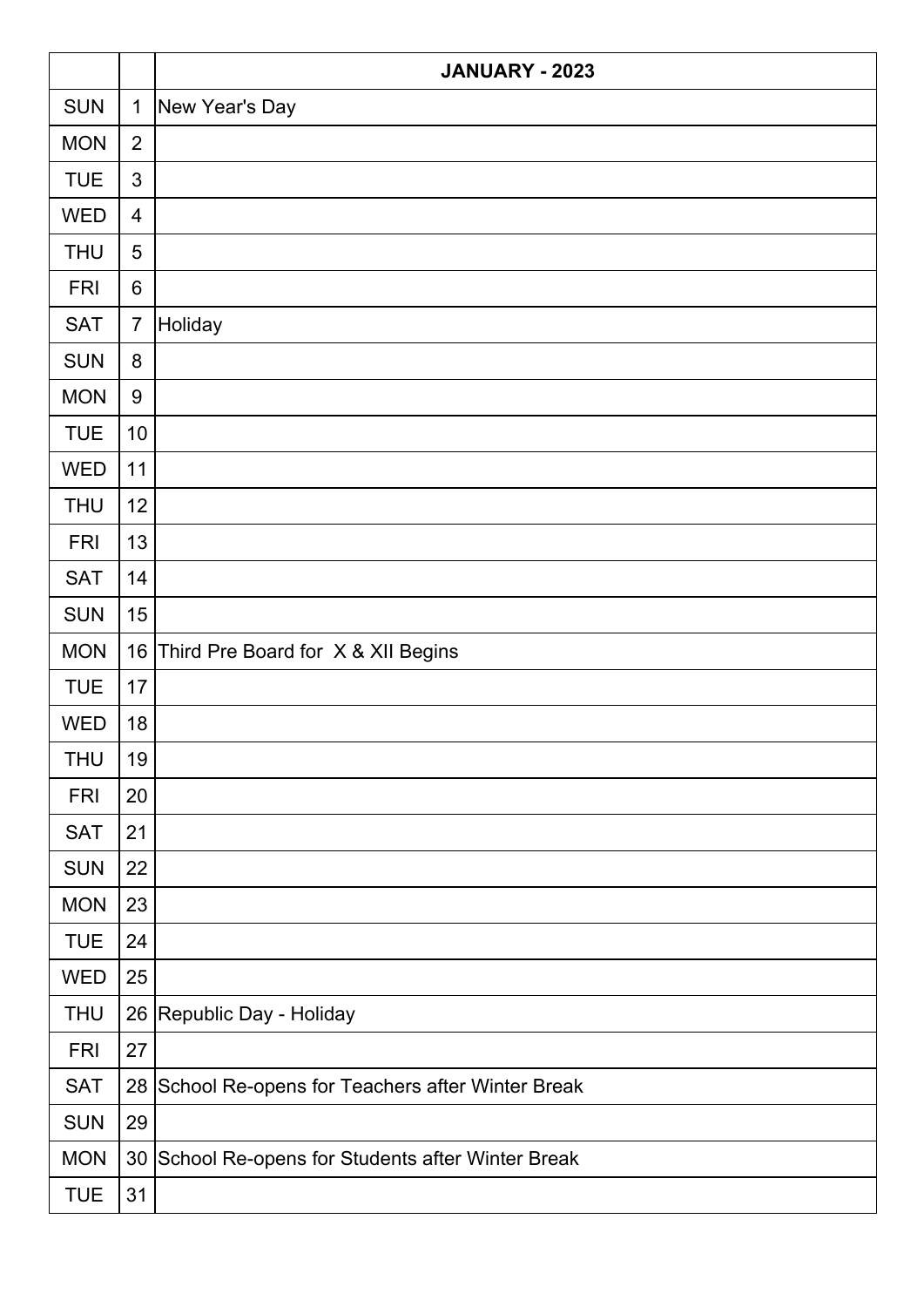|            |                  | FEBRUARY - 2023                |
|------------|------------------|--------------------------------|
| <b>WED</b> | $\mathbf{1}$     |                                |
| <b>THU</b> | $\overline{2}$   |                                |
| <b>FRI</b> | 3                | <b>PTM</b> for Classes X & XII |
| <b>SAT</b> | $\overline{4}$   | Holiday                        |
| <b>SUN</b> | $\overline{5}$   |                                |
| <b>MON</b> | $6\phantom{1}$   |                                |
| <b>TUE</b> | $\overline{7}$   |                                |
| <b>WED</b> | 8                |                                |
| <b>THU</b> | $\boldsymbol{9}$ |                                |
| <b>FRI</b> | 10               |                                |
| <b>SAT</b> | 11               |                                |
| <b>SUN</b> | 12               |                                |
| <b>MON</b> | 13               |                                |
| <b>TUE</b> | 14               |                                |
| <b>WED</b> | 15               |                                |
| <b>THU</b> | 16               |                                |
| <b>FRI</b> | 17               |                                |
| <b>SAT</b> |                  | 18 Mahashivratri - Holiday     |
| <b>SUN</b> | 19               |                                |
| <b>MON</b> | 20               |                                |
| <b>TUE</b> | 21               |                                |
| <b>WED</b> | 22               |                                |
| <b>THU</b> | 23               |                                |
| <b>FRI</b> | 24               |                                |
| <b>SAT</b> | 25               |                                |
| SUN        | 26               |                                |
| <b>MON</b> | 27               |                                |
| <b>TUE</b> | 28               |                                |